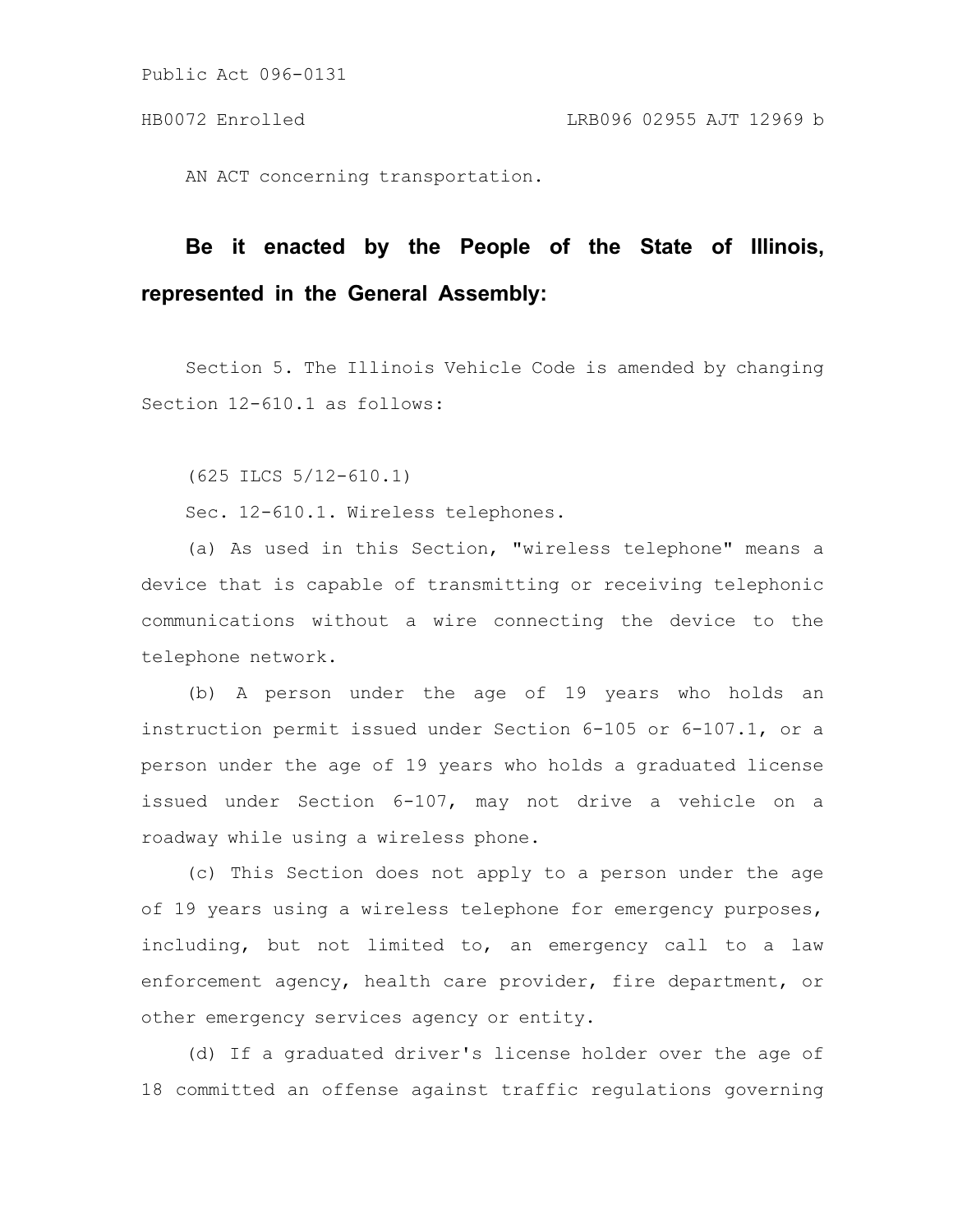Public Act 096-0131

the movement of vehicles or any violation of Section 6-107 or Section 12-603.1 of this Code in the 6 months prior to the graduated driver's license holder's 18th birthday, and was subsequently convicted of the violation, the provisions of paragraph (b) shall continue to apply until such time as a period of 6 consecutive months has elapsed without an additional violation and subsequent conviction of an offense against traffic regulations governing the movement of vehicles or any violation of Section 6-107 or Section 12-603.1 of this Code.

(e) A person, regardless of age, may not use a wireless telephone at any time while operating a motor vehicle on a roadway in a school speed zone established under Section 11-605, or on a highway in a construction or maintenance speed zone established under Section 11-605.1. This subsection (e) does not apply to (i) a person engaged in a highway construction or maintenance project for which a construction or maintenance speed zone has been established under Section 11-605.1, (ii) a person using a wireless telephone for emergency purposes, including, but not limited to, law enforcement agency, health care provider, fire department, or other emergency services agency or entity, (iii) a law enforcement officer or operator of an emergency vehicle when performing the officer's or operator's official duties, or (iv) to a person using a wireless telephone in voice-activated mode. (Source: P.A. 94-240, eff. 7-15-05; 95-310, eff. 1-1-08;